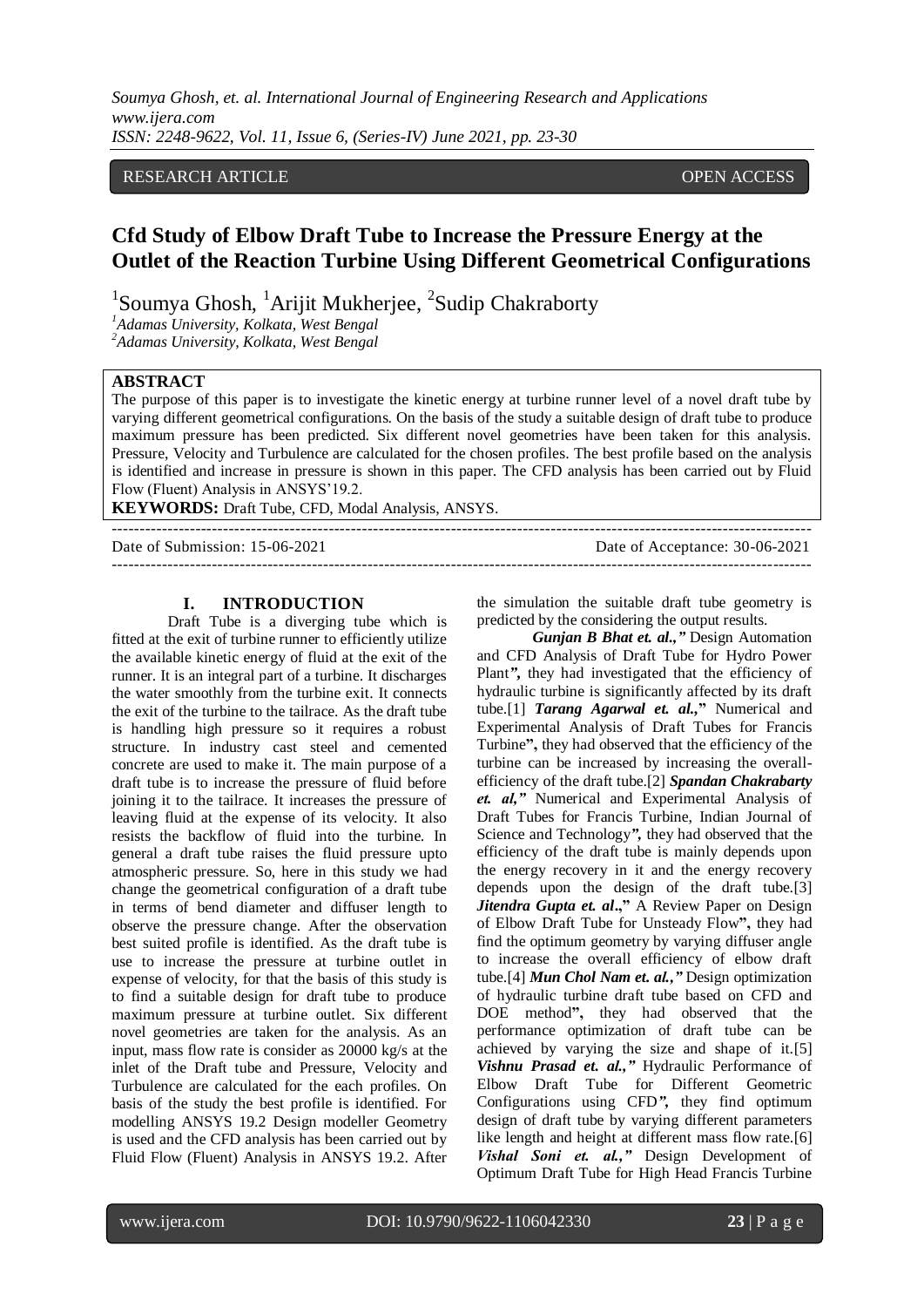using CFD*",*They created various designs of bend type curved draft tube using conventional approach and their CFD simulations were carried out at Best Efficiency Point.[7] *Umashankar Nema et. al.,"* Design and Evaluation of Performance of Conical type Draft Tube with Variation in Length to Diameter Ratio*",*they varied the length of the draft tube for finding the best optimum length keeping the inlet diameter constant.[8]

### **II. PROBLEM STATEMENT**

The draft tube is use to increase the pressure at turbine outlet in expense of velocity, thus in this study we will find a suitable design for elbow draft tube to produce maximum pressure at turbine outlet by varying the bend diameter and the diffuser length of six different novel geometries.

# **III. MATHEMATICAL MODELLING**

The performance of the draft tube can be can be specified by the pressure recovery and the loss coefficient. The average pressure recovery factor can be represent as

$$
C_p = \frac{\frac{1}{A_3} \int_{A_3} p dA - \frac{1}{A_1} \int_{A_1} p dA}{\frac{1}{2} \rho V_{1av}^2}
$$

Where  $A_1$  and  $A_3$  is the inlet and exit cross section area of the draft tube respectively,  $V_{1av}$  is the average flow velocity of the inlet of the draft tube and  $\rho$  is the density of the flowing water.

$$
\frac{(V_2^2 - V_3^2) - 2gh_d}{V_2^2}
$$
 'ency can be represent as,  

$$
\frac{n_{dt}}{n_{dt}}
$$

 $V_2$  = Fluids velocity at inlet of draft tube or at the outlet of turbine

 $V_3$  = Fluids velocity at outlet of draft tube

g= gravitational acceleration

 $h_d$  = head losses in draft tube

# **IV. VALIDATION OF NUMERICAL SIMULATION:**

Mesh independence study has been the practice in this study to know the exact number of elements for which the output parameter will not change. By this verification, it can be concluded that our simulation outputs are stable and accurate.



**Fig 1:** Mesh Independence Graph

### **V. ANALYSIS**

For carrying out the simulation ANSYS '19.2 has been used and the steps involving in the research work are as follows

# **5.1 SELECTION OF DIMENSIONS**

At first, the dimensions showed below in the table are selected.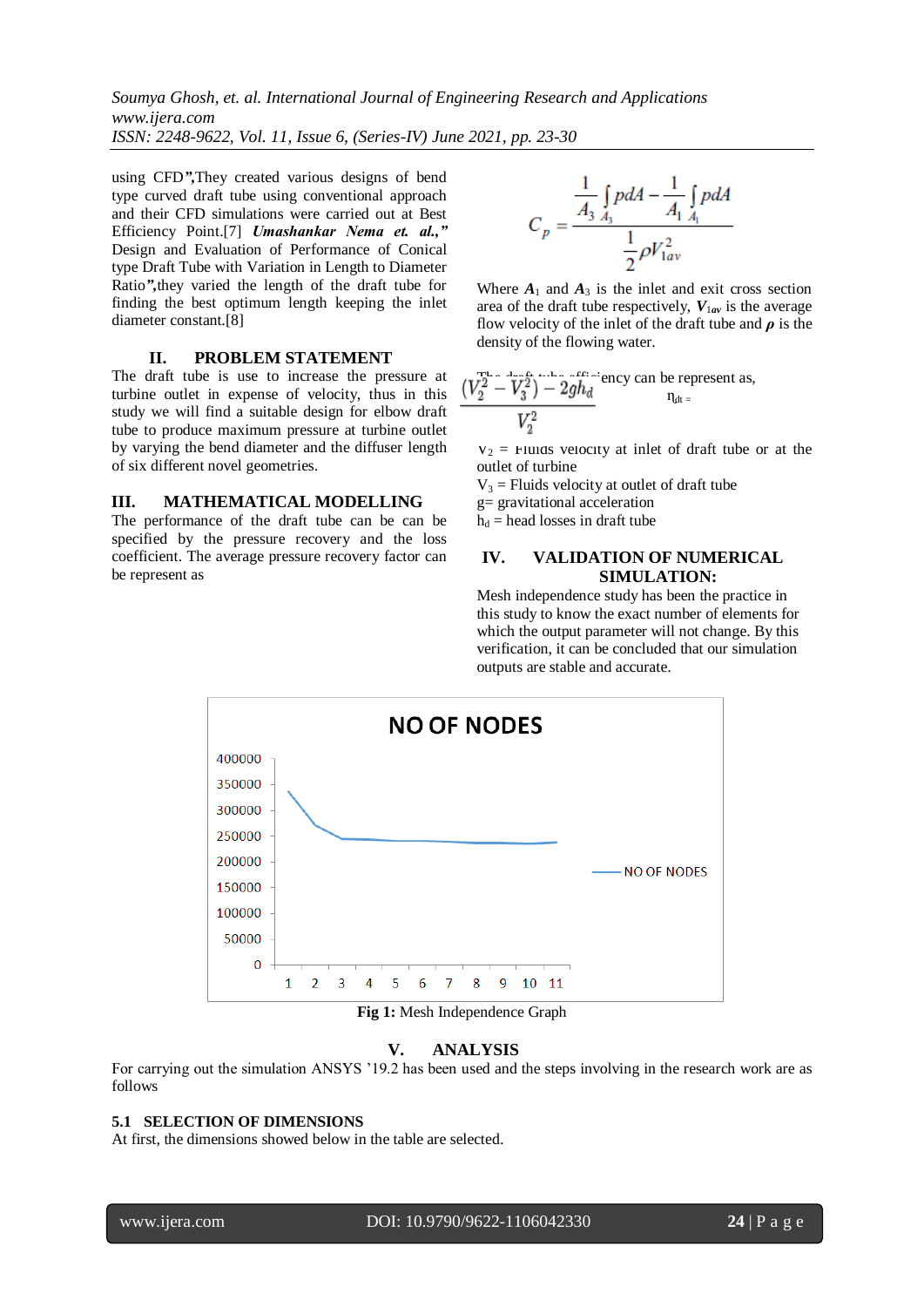*Soumya Ghosh, et. al. International Journal of Engineering Research and Applications www.ijera.com*

| <b>CASES</b> | <b>BEND DIAMETER</b><br>IN METER) | <b>DIFFUSER LENGTH</b><br>IN METER) |
|--------------|-----------------------------------|-------------------------------------|
|              |                                   |                                     |
|              |                                   |                                     |
|              |                                   |                                     |
|              |                                   |                                     |
|              |                                   |                                     |
|              |                                   |                                     |

*ISSN: 2248-9622, Vol. 11, Issue 6, (Series-IV) June 2021, pp. 23-30*

# **5.2 MODELLING**

Next, the Draft Tube is modelled. The modelling is done in "ANSYS 19.2 Design Modeller Geometry" software. The dimensions are as shown:-



Figure 2: Bending Diameter -2m Diffuser Length - 8m



Figure 3: Bending Diameter - 2m Diffuser Length - 10m



Figure 4: Bending Diameter - 2m Diffuser Length - 12m



Figure 5: Bending Diameter -3.5m Diffuser Length - 8m





Diffuser Length - 12m

# **5.3 MESHING**

Now, the meshing is done on the Draft Tube geometries. Body Sizing Method and Face Sizing Method are used here for meshing.

| <b>Table 2: Mesh results</b> |                        |                          |                                                               |                                                               |                                                           |  |  |
|------------------------------|------------------------|--------------------------|---------------------------------------------------------------|---------------------------------------------------------------|-----------------------------------------------------------|--|--|
| <b>CASES</b>                 | NO. OF<br><b>NODES</b> | NO. OF<br><b>ELEMENT</b> | <b>BODY</b><br><b>SIZING</b><br><b>ELEMENT</b><br><b>SIZE</b> | <b>FACE</b><br><b>SIZING</b><br><b>ELEMENT</b><br><b>SIZE</b> | <b>EDGE</b><br><b>SIZING</b><br>NO. OF<br><b>DIVISION</b> |  |  |
|                              | 258584                 | 128551                   | 0.1                                                           | 0.1                                                           | 500                                                       |  |  |
|                              | 107363                 | 53647                    | 0.1                                                           | 0.1                                                           | 500                                                       |  |  |
|                              | 111730                 | 56064                    | 0.1                                                           | 0.1                                                           | 500                                                       |  |  |
| 4                            | 103866                 | 51886                    | 0.1                                                           | 0.1                                                           | 500                                                       |  |  |
|                              | 111042                 | 55534                    | 0.1                                                           | 0.1                                                           | 500                                                       |  |  |
|                              | 111987                 | 56066                    |                                                               | 0.1                                                           | 500                                                       |  |  |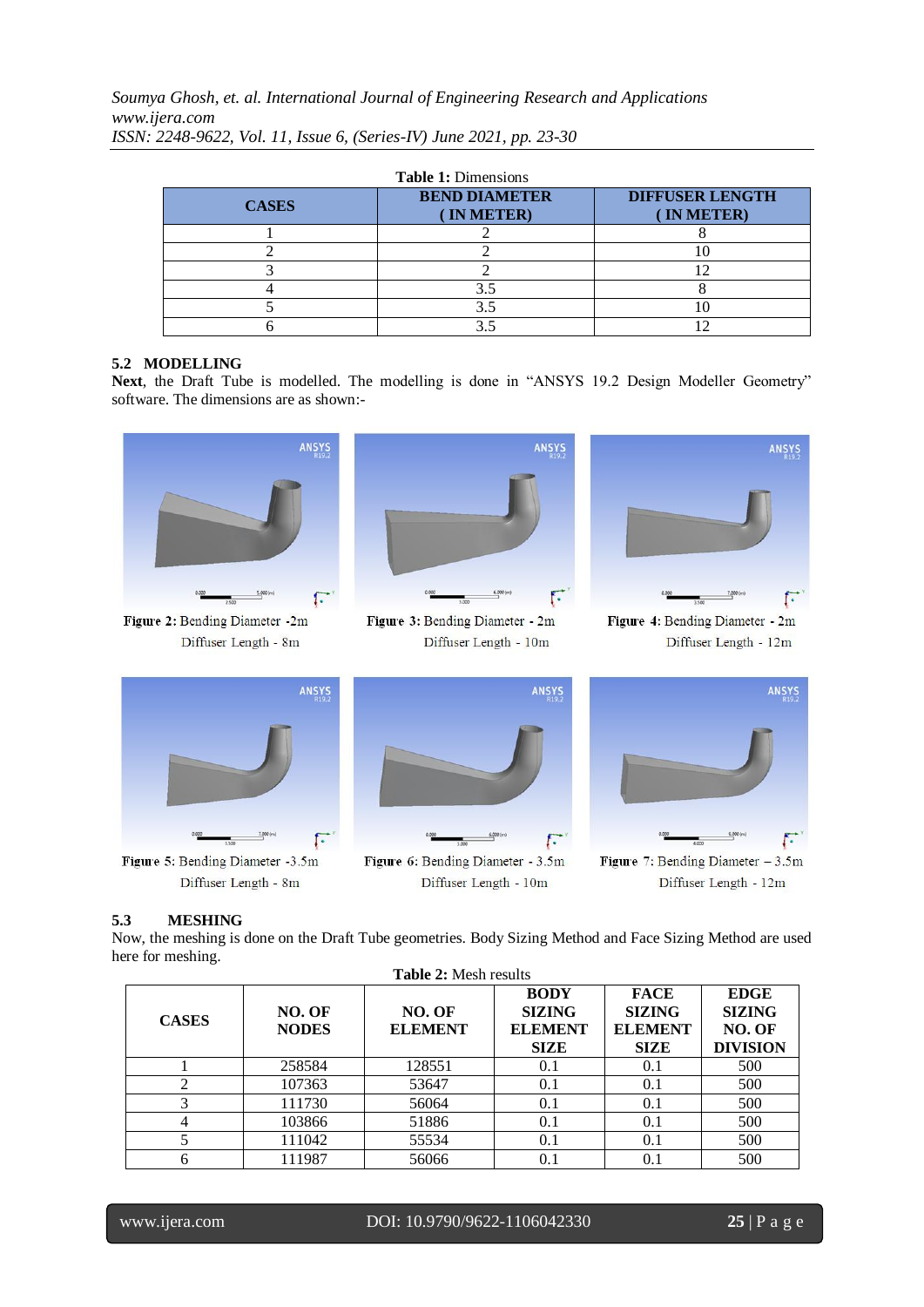

Diffuser Length - 10m

Figure 11: Bending Diameter -3.5m Diffuser Length - 8m

# **5.4 MATERIAL SELECTION**

Steel is chosen for draft tube material and water is considered as fluid for this study.

# **5.5 SIMULATION**

After material selection, simulation is done on draft tube geometries (Fluid Flow Fluent Analysis**).** We take Mass flow rate at inlet as 20000 kg/s.

**Figure 13:** Bending Diameter  $-3.5m$ Diffuser Length - 12m

**4.5.1 SIMULATION RESULTS FOR CASE 1** After meshing the draft tube geometry profile (bend diameter 2m and diffuser length 8m) is simulated. The simulation result (Pressure, Velocity and Turbulence) of the Draft Tube are given below:





**Figure 14:** Contour Plot of Pressure **Figure 15:** Pathline Plot of Velocity



**Figure 16:** Pathline Plot of Turbulence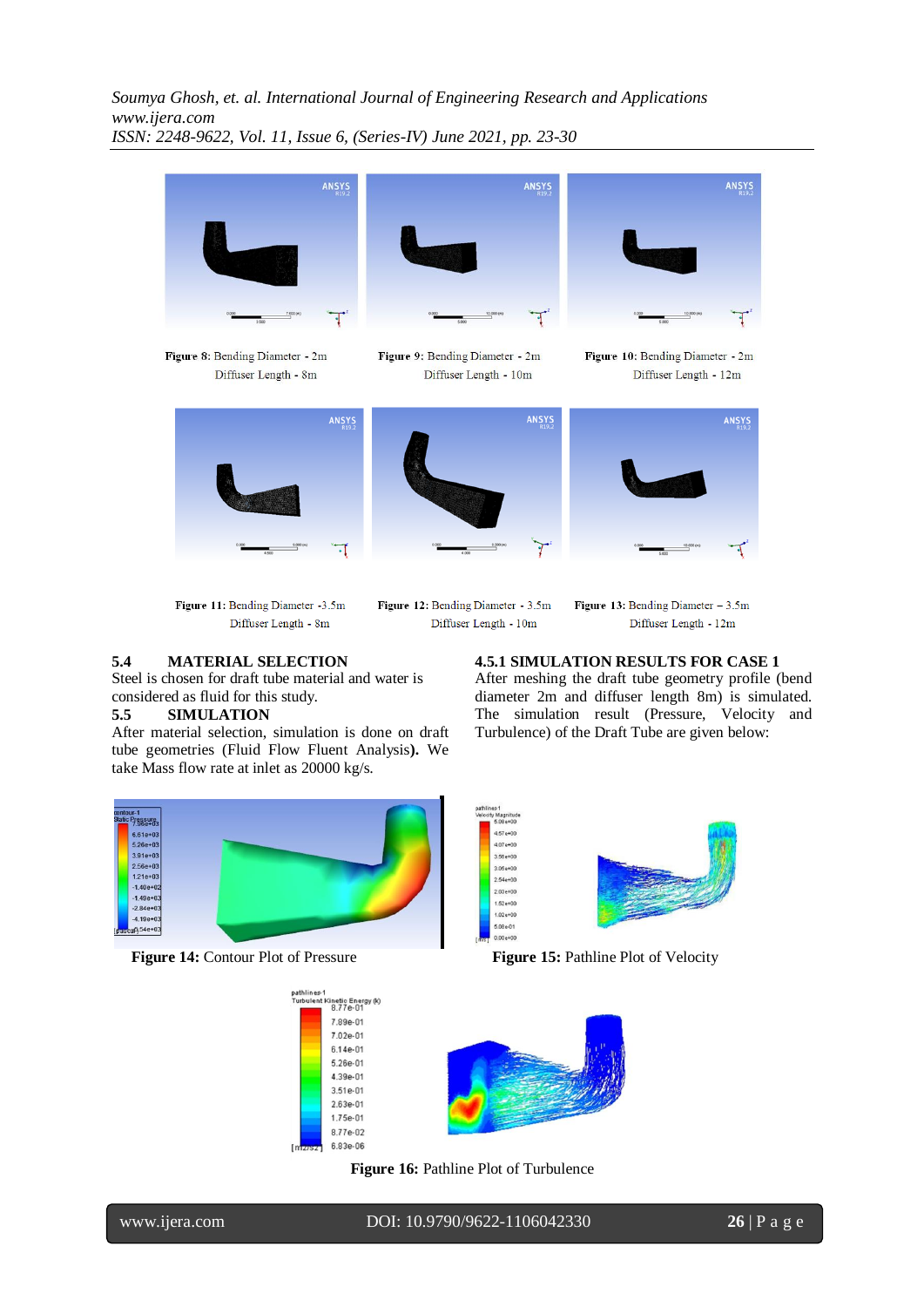### **4.5.2 SIMULATION RESULTS FOR CASE 2**

After meshing the draft tube geometry profile (bend diameter 2m and diffuser length 10m) is simulated. The simulation result (Pressure, Velocity and Turbulence) of the Draft Tube are given below:









**Figure 19:** Pathline Plot of Turbulence

# **4.5.3 SIMULATION RESULTS FOR CASE 3**

After meshing the draft tube geometry profile (bend diameter 2m and diffuser length 12m) is simulated. The simulation result (Pressure, Velocity and Turbulence) of the Draft Tube are given below:<br>
STRIP (STRIP) SONG PROBLEM CONTROLLED AND DELTA CONTROLLED AND DELTA CONTROLLED AND DELTA CONTROLLED AND DELTA CONTROLLED AND DELTA









**Figure 22:** Pathline Plot of Turbulence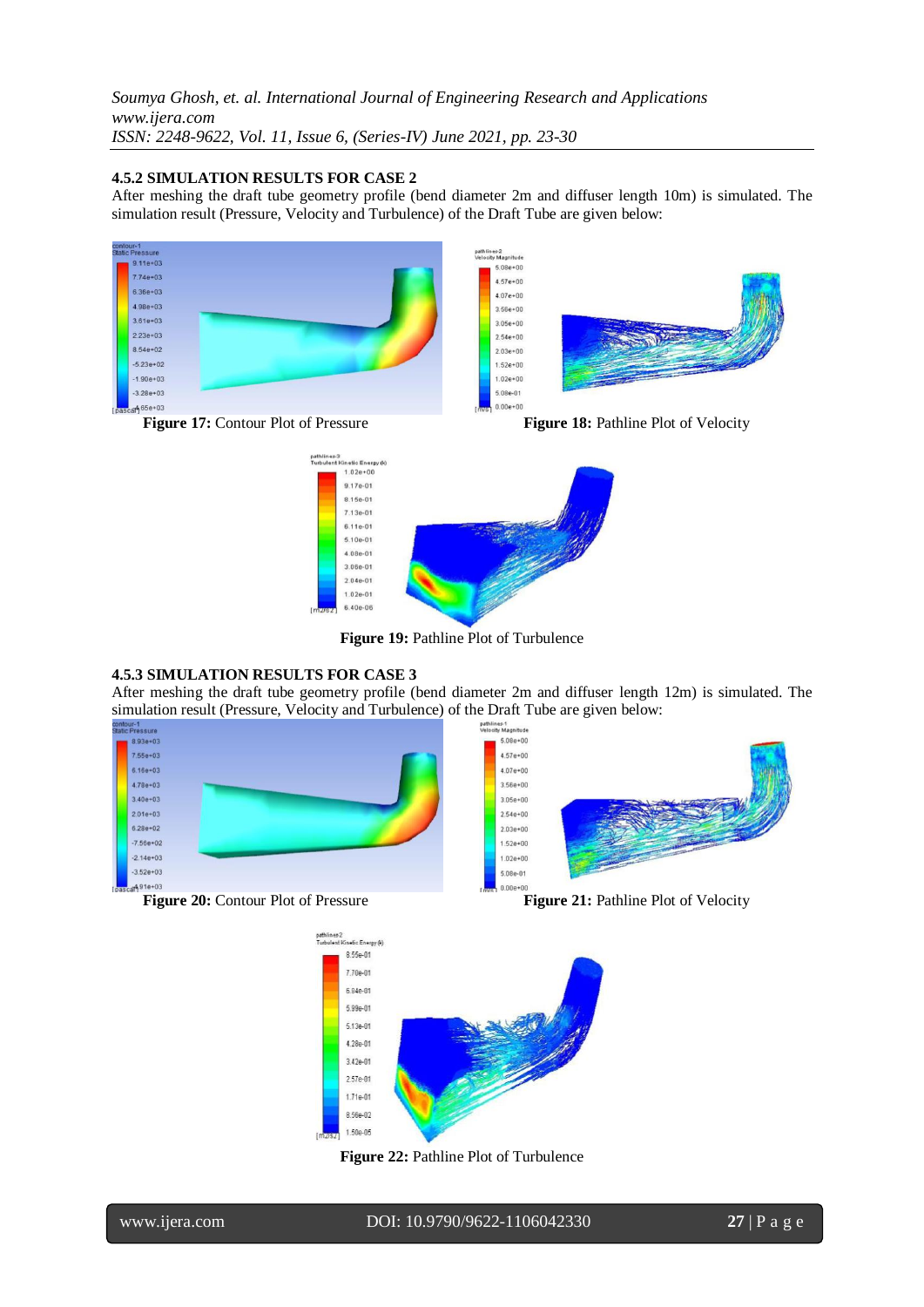### **4.5.4 SIMULATION RESULTS FOR CASE 4**

After meshing the draft tube geometry profile (bend diameter 3.5m and diffuser length 8m) is simulated. The simulation result (Pressure, Velocity and Turbulence) of the Draft Tube are given below:





**Figure 25:** Pathline Plot of Turbulence

### **4.5.5 SIMULATION RESULTS FOR CASE 5**

After meshing the draft tube geometry profile (bend diameter 3.5m and diffuser length 10m) is simulated. The simulation result (Pressure, Velocity and Turbulence) of the Draft Tube are given below:

> pathlines-2<br>Velocity Magnitude  $5.08e + 00$

> > $4.57e+00$

 $4.07e + 00$ 

3.56e+00

 $3.05e + 00$ 

 $2.54e+00$ 

 $2.03e + 00$ 

 $1.52e + 00$ 

 $1.02e + 00$ 

5.08e-01





 $0.00e + 00$ 



**Figure 28:** Pathline Plot of Turbulence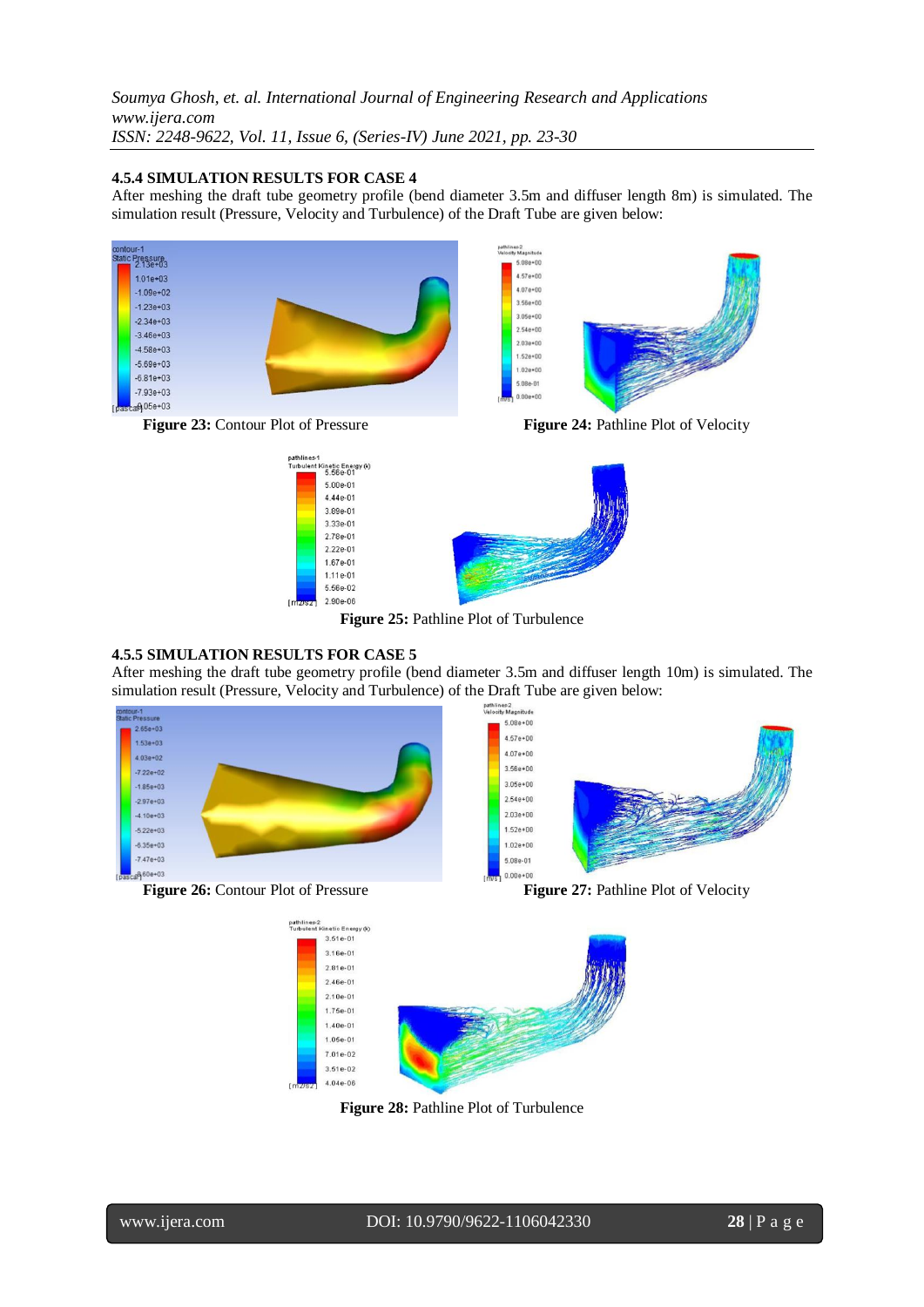### **4.5.6 SIMULATION RESULTS FOR CASE 6**

After meshing the draft tube geometry profile (bend diameter 3.5m and diffuser length 12m) is simulated. The simulation result (Pressure, Velocity and Turbulence) of the Draft Tube are given below:



**Figure 31:** Pathline Plot of Turbulence

# **VI. RESULT AND CONCLUTION**

After simulation of different geometrical profiles of Elbow draft tube, the simulation result ( Pressure , Velocity and Turbulence) are given below:

| <b>Table 3:</b> Simulation results |                                  |                             |          |  |  |  |  |  |
|------------------------------------|----------------------------------|-----------------------------|----------|--|--|--|--|--|
| <b>CASES</b>                       | <b>PRESSURE</b><br>$(in$ pascal) | <b>VELOCITY</b><br>(in m/s) |          |  |  |  |  |  |
|                                    | $7.96E+03$                       | 5.08                        | 8.77E-01 |  |  |  |  |  |
|                                    | $9.11E + 03$                     | 5.08                        | 1.02     |  |  |  |  |  |
| 3                                  | $8.93E+03$                       | 5.08                        | 8.55E-01 |  |  |  |  |  |
|                                    | $2.13E+03$                       | 5.08                        | 5.56E-01 |  |  |  |  |  |
|                                    | $2.65E+03$                       | 5.08                        | 3.51E-01 |  |  |  |  |  |
|                                    | $6.07E + 02$                     | 5.08                        | 3.01E-01 |  |  |  |  |  |

Variation of pressure and turbulence with the geometrical cases of Draft Tube are represented in graphs:-